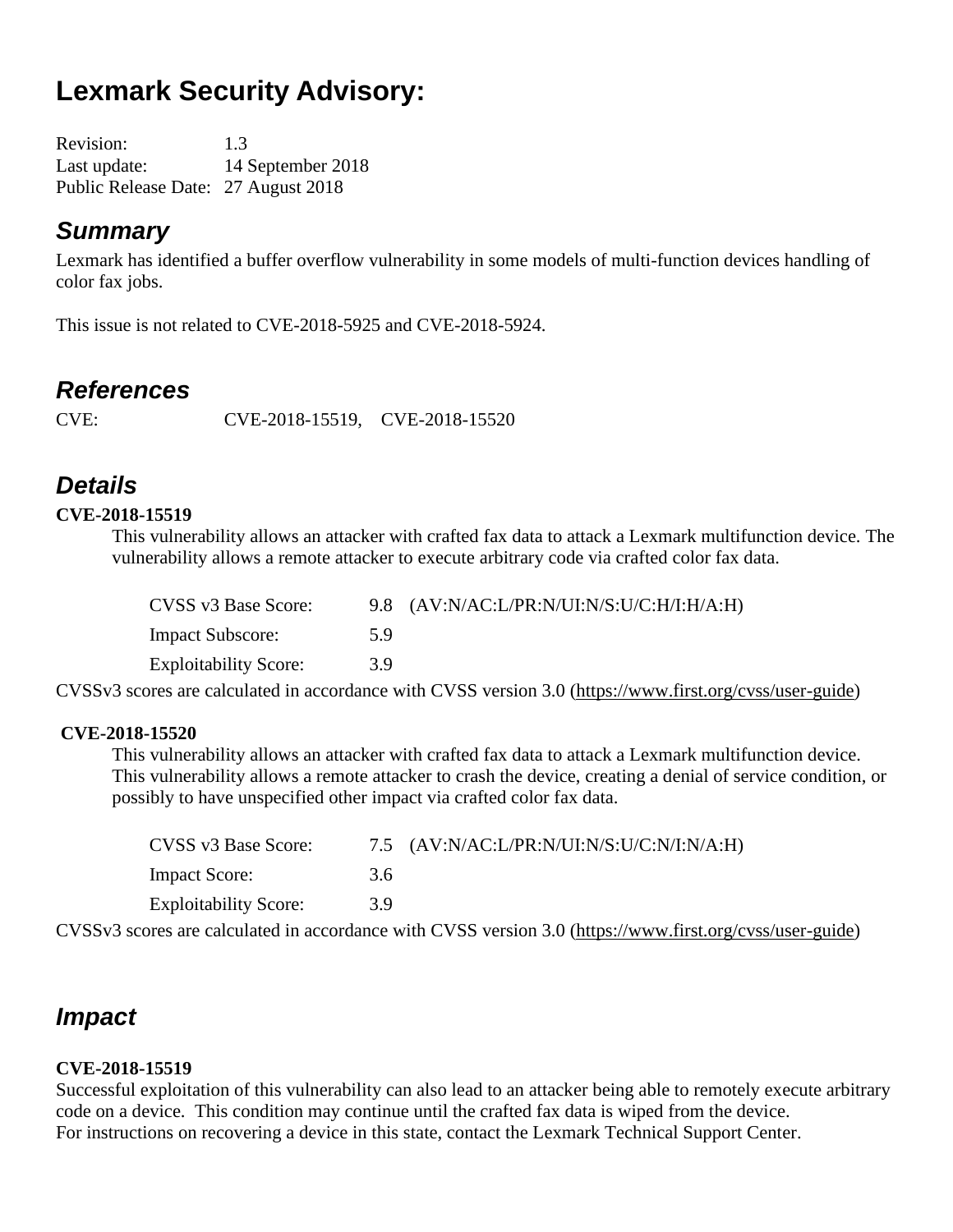#### **CVE-2018-15520**

Successful exploitation of this vulnerability can lead to an attacker being able to crash a device, resulting in a denial-of-service until the crafted fax data is wiped from the device.

For instructions on recovering a device in this state, contact the Lexmark Technical Support Center.

### *Affected Products*

Many Lexmark products support Fax, and are affected by this vulnerability when they receive and process color fax jobs. The complete list of affected devices is shown below.

To determine a devices firmware level, select the "**Settings**" > "**Reports**" > "**Menu Setting Page**" menu item from the operator panel. If the firmware level listed under "**Device Information**" matches any level under "**Affected Releases**", then you should upgrade to a "**Fixed Release**".

#### **CVE-2018-15519**

| <b>Lexmark Models</b>           | <b>Affected Releases</b>   | <b>Fixed Releases</b>   |
|---------------------------------|----------------------------|-------------------------|
| <b>CX310</b>                    | LW70.GM2.P204 and previous | LW70.GM2.P205 and later |
| <b>CX410</b>                    | LW70.GM4.P204 and previous | LW70.GM4.P205 and later |
| CX510, XC2132                   | LW70.GM7.P204 and previous | LW70.GM7.P205 and later |
| MX31x                           | LW70.SB2.P204 and previous | LW70.SB2.P205 and later |
| MX41x, MX51x, XM1145            | LW70.SB4.P204 and previous | LW70.SB4.P205 and later |
| MX61x, XM3150                   | LW70.SB7.P204 and previous | LW70.SB7.P205 and later |
| MX71x, MX81x, XM51xx,<br>XM71xx | LW70.TU.P204 and previous  | LW70.TU.P205 and later  |
| MX91x, XM91x                    | LW70.MG.P204 and previous  | LW70.MG.P205 and later  |
| MX6500                          | LW70.JD.P204 and previous  | LW70.JD.P205 and later  |
| X54x, XS54x                     | LHS60.VK.P671 and previous | LHS60.VK.P672 and later |
| X74x, XS74x                     | LHS60.NY.P671 and previous | LHS60.NY.P672 and later |
| X79x, XS79x                     | LHS60.MR.P671 and previous | LHS60.MR.P672 and later |
| X92x, XS92x                     | LHS60.HK.P671 and previous | LHS60.HK.P672 and later |
| X95x, XS95x                     | LHS60.TQ.P671 and previous | LHS60.TQ.P672 and later |
| 6500                            | LHS60.JR.P671 and previous | LHS60.JR.P672 and later |
| X46x                            | LR.BS.P803 and previous    | LR.BS.P804 and later    |
| X65x                            | LR.MN.P803 and previous    | LR.MN.P804 and later    |
| X73x                            | LR.FL.P803 and previous    | LR.FL.P804 and later    |
| X86x                            | LP.SP.P803 and previous    | LP.SP.P804 and later    |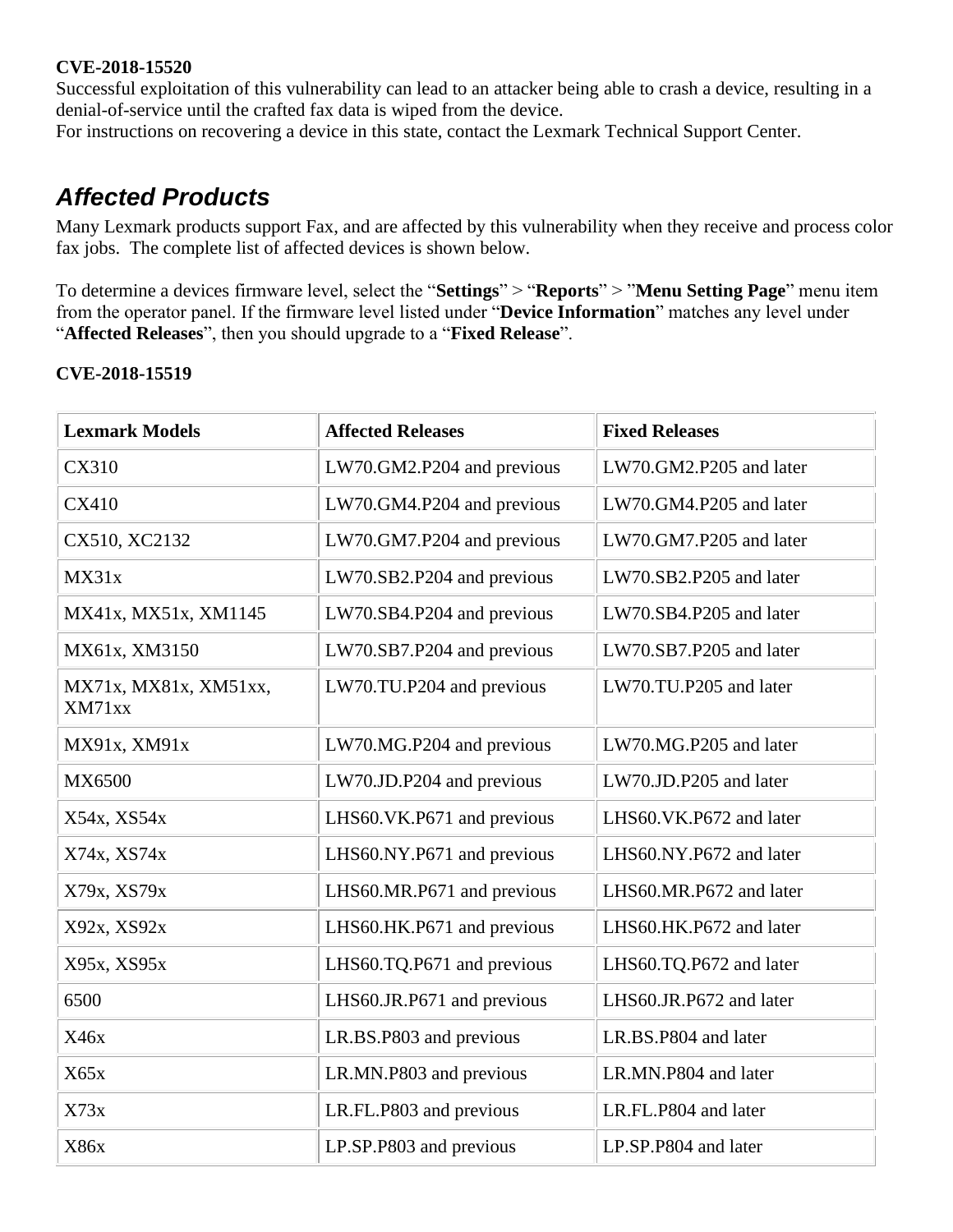#### **CVE-2018-15520**

| <b>Lexmark Models</b>                                             | <b>Affected Releases</b>                                    | <b>Fixed Releases</b>                                             |
|-------------------------------------------------------------------|-------------------------------------------------------------|-------------------------------------------------------------------|
| CX82x, CX860, XC6152,<br>XC8155, XC8160                           | CXTPP.052.024 and previous,<br>plus 052.200 through 052.204 | CXTPP.052.025 and later,<br>excluding $052.200$ through $052.204$ |
| CX72x, XC41x0                                                     | CXTAT.052.024 and previous,<br>plus 052.200 through 052.204 | CXTAT.052.025 and later,<br>excluding 052.200 through 052.204     |
| CX92x, XC92x5                                                     | CXTMH.052.024 and previous,<br>plus 052.200 through 052.204 | CXTMH.052.025 and later,<br>excluding $052.200$ through $052.204$ |
| MX321, MB2338                                                     | MXNGM.052.024 and previous,<br>plus 052.200 through 052.204 | MXNGM.052.025 and later,<br>excluding 052.200 through 052.204     |
| MX42x, MX52x, MX622,<br>MB2442, MB2546, MB2650,<br>XM124x, XM3250 | MXTGM.052.024 and previous,<br>plus 052.200 through 052.204 | MXTGM.052.025 and later,<br>excluding 052.200 through 052.204     |
| MX72x, MX82x, MB2770,<br>XM5370, XM7355, XM7370                   | MXTGW.052.024 and previous,<br>plus 052.200 through 052.204 | MXTGW.052.025 and later,<br>excluding 052.200 through 052.204     |
| CX421, MC2325, MC2425                                             | CXNZJ.052.024 and previous,<br>plus 052.200 through 052.204 | CXNZJ.052.025 and later,<br>excluding $052.200$ through $052.204$ |
| CX522, CX62x, MC2535,<br>MC2640, XC2235, XC4240                   | CXTZJ.052.024 and previous, plus<br>052.200 through 052.204 | CXTZJ.052.025 and later,<br>excluding $052.200$ through $052.204$ |

### *Obtaining Updated Software*

To obtain firmware that resolves this issue, or if you have special code, please contact Lexmark's Technical Support Center at [http://support.lexmark.com](http://support.lexmark.com/) to find your local support center.

### *Workarounds*

Disabling the "Enable Color Fax Receive" feature on a device will block the ability to exploit this vulnerability.

### *Exploitation and Public Announcements*

Lexmark is not aware of any malicious use against Lexmark products of the vulnerability described in this advisory.

### *Status of this Notice:*

THIS DOCUMENT IS PROVIDED ON AN "AS IS" BASIS AND IS PROVIDED WITHOUT ANY EXPRESS OR IMPLIED GUARANTEE OR WARRANTY WHATSOEVER, INCLUDING BUT NOT